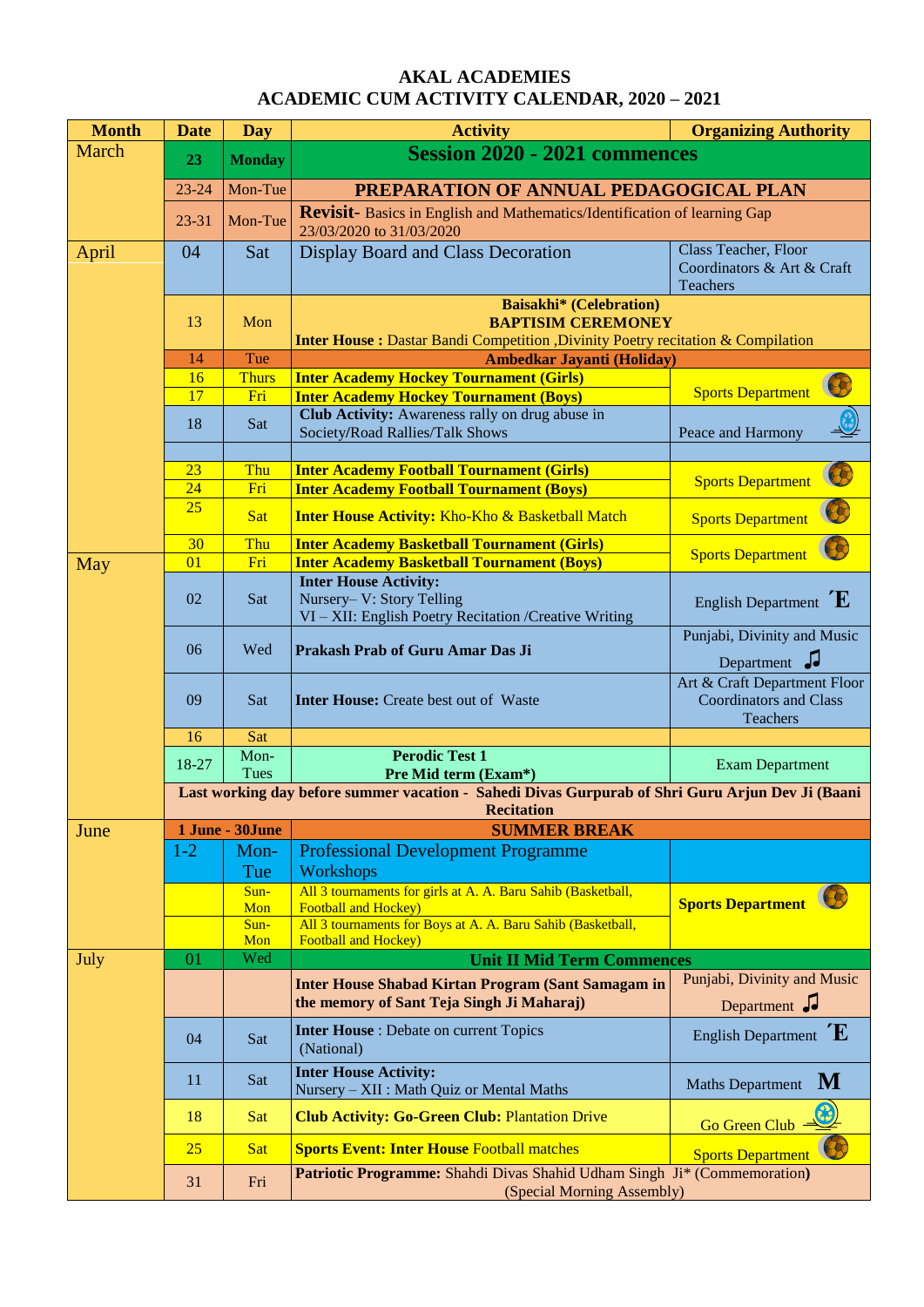| August    | $\mathbf{1}$ | Sat         | Inter House: वाद-विवाद प्रतियोगिता                                                                                                                    | Hindi Department H                            |  |
|-----------|--------------|-------------|-------------------------------------------------------------------------------------------------------------------------------------------------------|-----------------------------------------------|--|
|           | 08           | Sat         | <b>Inter House Activity:</b><br>Nur-V: Know Your Country(G.K)                                                                                         | <b>Social Science Department</b><br><b>SS</b> |  |
|           | 12           | Wed         | (VI-XII): Mock Parliament<br>Janmashtami (Holiday)                                                                                                    |                                               |  |
|           | 15           | Sat         | <b>Independence Day Celebration/ (Holiday)</b>                                                                                                        |                                               |  |
|           | 22           | Sat         | <b>Inter House Activity:</b> (Nur-V) Spelling Bee<br>(VI-XII) Public Speaking Competition (Extempore)/Group<br>discussion                             | English Department $E$                        |  |
|           | 27           | Thur.       | Birth Day of Baba Shri Chand Ji (Special Morning<br>Assembly)*                                                                                        |                                               |  |
|           | 29           | Sat         | Sampuranta Diwas of shri Guru Granth Sahib Ji<br>Celebration)*                                                                                        | Punjabi, Divinity and Music<br>Department J   |  |
| September |              |             |                                                                                                                                                       |                                               |  |
|           | 01           | Tue         | End Unit II**                                                                                                                                         |                                               |  |
|           | $02 - 14$    | Wed-<br>Mon | Mid Term Exam (Term-I) &<br><b>Periodic Test II</b>                                                                                                   | <b>Exam Department</b>                        |  |
|           | 21           | Mon         | <b>Unit III Commences</b>                                                                                                                             |                                               |  |
|           | 19           | Sat         | VI to VIII Inter Academy Football Tournament for Boys &<br><b>Girls</b>                                                                               | Sports Department                             |  |
|           | 26           | Sat         |                                                                                                                                                       |                                               |  |
|           | 28           | Mon         | Patriotic Programme: Birth Day of Sahid Bhagat Singh Ji*<br>(Special Morning Assembly)                                                                |                                               |  |
| October   | $02 - 03$    | Fri-Sat     | <b>Professional Development Programs</b>                                                                                                              |                                               |  |
|           | 02           | Fri         | Gandhi Jayanti(Holiday)                                                                                                                               |                                               |  |
|           | 03           | <b>Sat</b>  | <b>Sports Event: Inter House Athletic Meet</b>                                                                                                        | $\bullet$<br><b>Sports Department</b>         |  |
|           | 07           | Wed         | <b>Stage 1: Events at Academy Level(All Academies)</b>                                                                                                |                                               |  |
|           | 09           | Fri         | Religious Programme*: Birthday Shri Guru Ramdas Ji<br>(celebration),<br>Inter House glimpses from Sikh History(In the form of<br>Short Drama or Skit) | Punjabi, Divinity and Music<br>Department J   |  |
|           | <b>10</b>    | <b>Sat</b>  | Inter House Activity: (Nur-V) Know Your States, Inter<br>House Atlas Quiz (VI-XII)                                                                    | <b>Social Science Department</b><br>S         |  |
|           | 11           | <b>Sun</b>  | <b>Annual Day- AABS [Open invitation for Principals/HMs and high school students]</b>                                                                 |                                               |  |
|           | 17           | <b>Sat</b>  | <b>III - V Inter Academy Football Tournament for Boys</b>                                                                                             | <b>Sports Department</b>                      |  |
|           | 25           | Sun         | Dussehra (Holiday)/                                                                                                                                   |                                               |  |
|           | 31           | Sat         | <b>Inter House Activity:</b><br>Art festival(Art Fist)                                                                                                | Art & Craft/Home Science<br>Ά                 |  |
| November  | 07           | <b>Sat</b>  | <b>Nur to V Inter Academy Athletics Championship</b>                                                                                                  | Sports Department                             |  |
|           | 13           | Fri         | Inter House Activity: Classroom Decoration on the eve of<br>Diwali(Diya/Rangoli /Candle Making/gift wrapping                                          | <b>Class Teachers</b>                         |  |
|           | 14           | Sat         | Diwali (Holiday)/Bandi Chhod Diwas                                                                                                                    |                                               |  |
|           |              |             | <b>Marathon On The Drug De-Addiction</b>                                                                                                              |                                               |  |
|           | 16           | Mon         | Patriotic Programme : Sahedi Divas Sardar Kartar Singh Saraba Ji**                                                                                    |                                               |  |
|           | 18           | Wed         | Stage 2: Events at intra-cluster level (In all 31 clusters)                                                                                           |                                               |  |
|           | 21           | Sat         | <b>VI-XII Inter Academy Athletics Championship</b>                                                                                                    | <b>Sports Department</b>                      |  |
|           | 24           | Tue         | <b>Religious Programme: Commemorating the great</b><br>sacrifice of Sri Guru Teg Bahadur Ji**                                                         | Punjabi, Divinity and Music<br>Department J   |  |
|           | 28           | Sat         | <b>Stage 3: Events at inter-cluster level</b>                                                                                                         |                                               |  |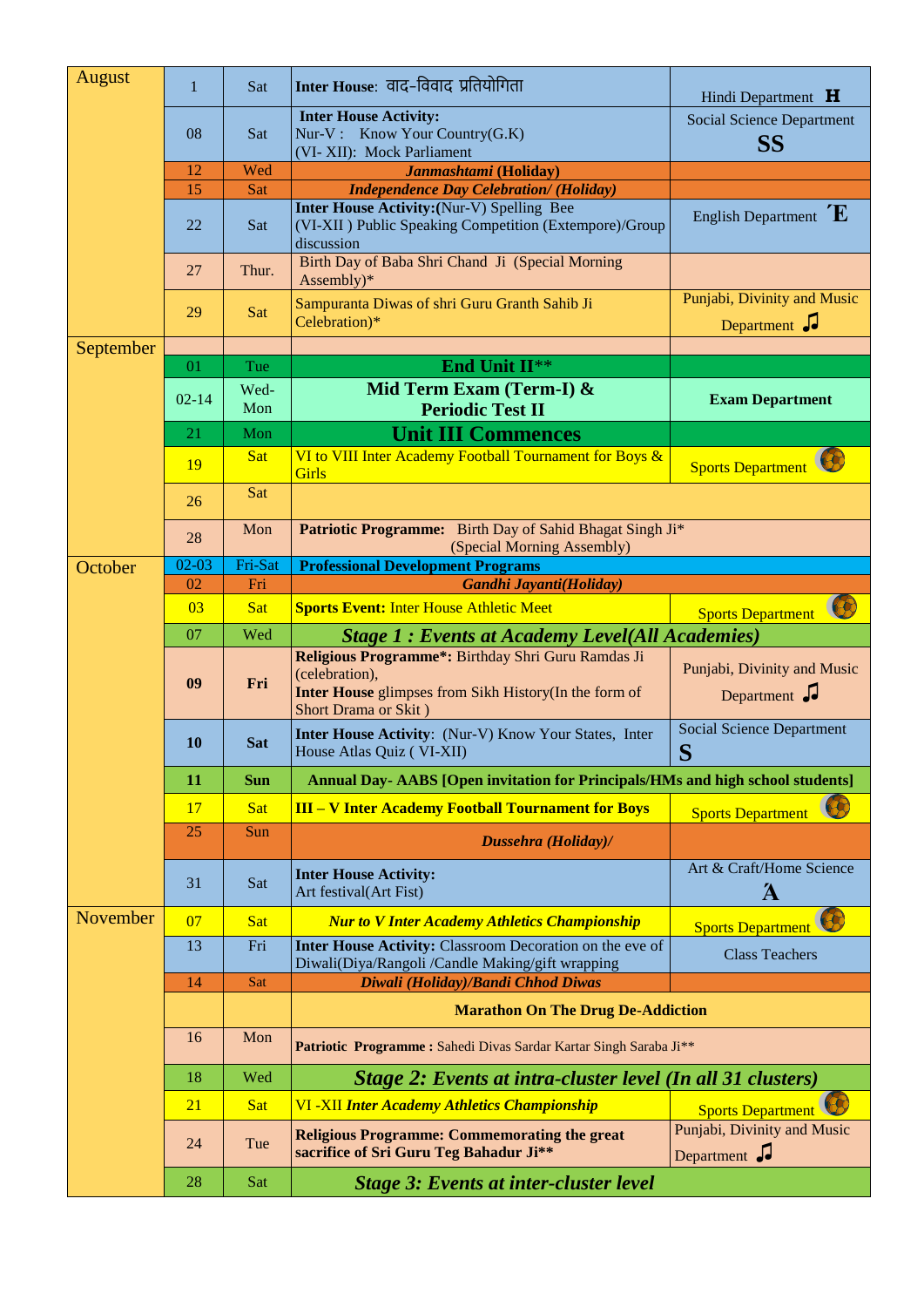|                   |                    |             | <b>Inter Class: Shabad Gayan Competition</b>                                                                                                                                                                             | Department J                                                   |
|-------------------|--------------------|-------------|--------------------------------------------------------------------------------------------------------------------------------------------------------------------------------------------------------------------------|----------------------------------------------------------------|
| December          | 01                 | Tue         | <b>Stage 4: Events at semifinal level</b>                                                                                                                                                                                |                                                                |
|                   | 04                 | Fri         | <b>AADT Test of Grade X students for NDA Coaching</b><br><b>Classes at Chunni Kalan (XI)</b>                                                                                                                             |                                                                |
|                   | 05                 | Sat         | <b>Club Activity: Media Club</b><br><b>Programme:</b> Mock UN/radio Show/TV Show<br>Global or Current Affairs (Conceived, Prepared, Directed<br>by students                                                              | Media Club $\frac{d}{d\mathbf{r}}$                             |
|                   | 08-16              | Tue-Wed     | <b>UNIT III Post Mid Term (Exam)*</b><br><b>Periodic Test III</b>                                                                                                                                                        | <b>Exam Department</b>                                         |
|                   | $08 - 16$          | Tue-Wed     | <b>I-Pre-Board Test (X &amp; XII)</b>                                                                                                                                                                                    |                                                                |
|                   |                    |             |                                                                                                                                                                                                                          | <b>Exam Department</b>                                         |
|                   | $17 - 24$          | Thr-Thr     | Week -a-Shahaadat Commemorating the great<br>sacrifice of Chhottee Sahibzade<br>(Gataka, Choreography , Gataka, Skit, Quiz Contest on<br>Sikh History, Poetry Recitation, Khalsai Bana Portrait<br>drawing and painting) | Punjabi, Divinity and Music<br>Department $\sqrt{\phantom{a}}$ |
|                   | 26                 | Sat         | Stage 5: Culminating event [Akal University, Talwandi Sabo]                                                                                                                                                              |                                                                |
|                   | $25 - 02$          | Fri-Sat     | <b>Winter Break#</b>                                                                                                                                                                                                     |                                                                |
| January,<br>2021  | 09                 | Sat         | <b>Sports Event: Inter House Badminton/Volleyball</b><br><b>Matches</b>                                                                                                                                                  | Sports Department                                              |
|                   | 16                 | Sat         | <b>Club Activity: Save Energy:</b><br>Project on Conservation of Energy Resources.                                                                                                                                       | Save Energy Club -                                             |
|                   | 19                 | Tue         | <b>Guru Gobind Singh Ji's Birthday(Celebration)</b> (Speech,<br>Glimpses on the life of Guru Gobind Singh Ji)<br><b>Inter House:</b> Symposium on life of teaching of Shri Guru<br>Gobind Singh Ji                       | Punjabi, Divinity and Music<br>Department $\sqrt{\phantom{a}}$ |
|                   | 23                 | Sat         | <b>First Screening Test of Grade X students for Coaching</b><br><b>Classes at Reeth Kheri (XI)</b>                                                                                                                       | <b>Exam Department</b>                                         |
|                   |                    |             |                                                                                                                                                                                                                          |                                                                |
|                   | 26                 | Tue         |                                                                                                                                                                                                                          |                                                                |
|                   | $25$ Jan<br>03 Feb | Mon-<br>Wed | <b>Republic Day (Holiday)</b><br>II-Pre-Board Test $(X & XII)$                                                                                                                                                           | <b>Exam Department</b>                                         |
| February,<br>2021 | 06                 | Sat         | <b>Inter House:</b> Discovery Contest (VI-XII)                                                                                                                                                                           | <b>Social Science Department</b>                               |
|                   | 08                 | Mon         | <b>Second Screening Test of Grade X students for</b><br><b>Coaching Classes at Reeth Kheri (XI)</b>                                                                                                                      | SS<br><b>Exam Department</b>                                   |
|                   | 20                 | Sat         | Final Exam (IX & XI)**                                                                                                                                                                                                   |                                                                |
|                   | 27                 | Sat         | <b>Guru Ravidas Birthday</b>                                                                                                                                                                                             |                                                                |
| <b>March 2021</b> | 03                 | <b>Tues</b> | End of Session 2020-21                                                                                                                                                                                                   |                                                                |
|                   |                    |             |                                                                                                                                                                                                                          |                                                                |
|                   | $04 - 15$          | Tue Mon     | Final Exam $(Nur - VIII)**(Term-II)$                                                                                                                                                                                     |                                                                |
|                   | 11<br>19           | Fri         | <b>Maha Shivratri (Holiday)</b><br>Result Declaration(Morning Session) Preparation for next<br>session(Evening Session)                                                                                                  | <b>Exam Department</b>                                         |
|                   | $20 - 21$          | Sat-Sun     | <b>Holidays</b>                                                                                                                                                                                                          |                                                                |

Religious Programme -6

Sports Activity-12 Club Activity-4 Inter House Activities-14(On Stage-9 & Off Stage -5)

**\*** Classes suspended. Baisakhi\Gurpurb to be celebrated in the school. No official holiday.

**\*\*** No official holiday. Commemoration programme to be organized in school during Morning Assembly.

\* Unit I & Unit III exam will be held at the level of Mega Cluster.